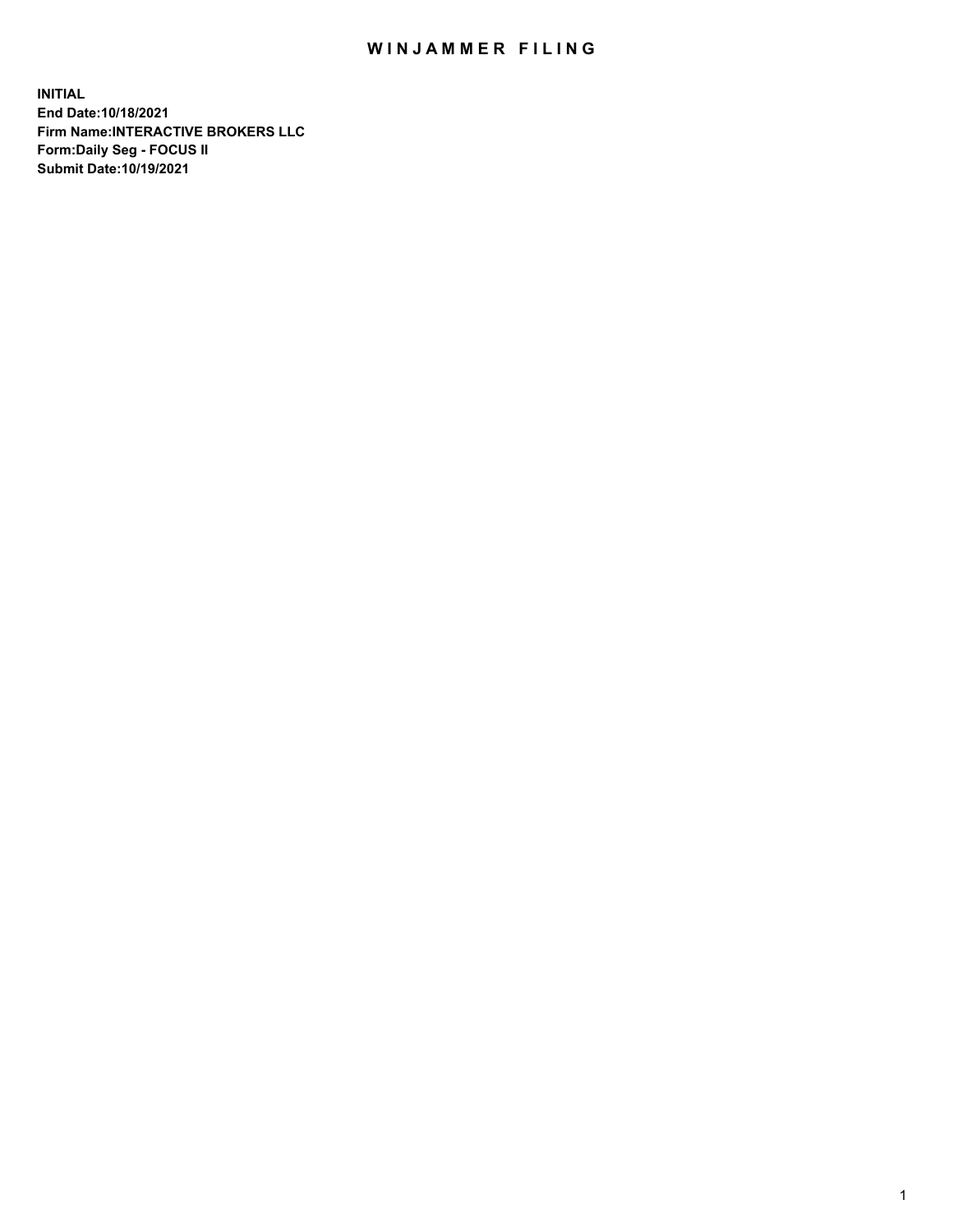**INITIAL End Date:10/18/2021 Firm Name:INTERACTIVE BROKERS LLC Form:Daily Seg - FOCUS II Submit Date:10/19/2021 Daily Segregation - Cover Page**

| Name of Company                                                                                                                                                                                                                                                                                                                | <b>INTERACTIVE BROKERS LLC</b>                                                                           |
|--------------------------------------------------------------------------------------------------------------------------------------------------------------------------------------------------------------------------------------------------------------------------------------------------------------------------------|----------------------------------------------------------------------------------------------------------|
| <b>Contact Name</b>                                                                                                                                                                                                                                                                                                            | James Menicucci                                                                                          |
| <b>Contact Phone Number</b>                                                                                                                                                                                                                                                                                                    | 203-618-8085                                                                                             |
| <b>Contact Email Address</b>                                                                                                                                                                                                                                                                                                   | jmenicucci@interactivebrokers.c<br>om                                                                    |
| FCM's Customer Segregated Funds Residual Interest Target (choose one):<br>a. Minimum dollar amount: ; or<br>b. Minimum percentage of customer segregated funds required:% ; or<br>c. Dollar amount range between: and; or<br>d. Percentage range of customer segregated funds required between:% and%.                         | $\overline{\mathbf{0}}$<br>$\overline{\mathbf{0}}$<br>155,000,000 245,000,000<br>0 <sub>0</sub>          |
| FCM's Customer Secured Amount Funds Residual Interest Target (choose one):<br>a. Minimum dollar amount: ; or<br>b. Minimum percentage of customer secured funds required:%; or<br>c. Dollar amount range between: and; or<br>d. Percentage range of customer secured funds required between:% and%.                            | $\overline{\mathbf{0}}$<br>$\overline{\mathbf{0}}$<br>80,000,000 120,000,000<br>00                       |
| FCM's Cleared Swaps Customer Collateral Residual Interest Target (choose one):<br>a. Minimum dollar amount: ; or<br>b. Minimum percentage of cleared swaps customer collateral required:% ; or<br>c. Dollar amount range between: and; or<br>d. Percentage range of cleared swaps customer collateral required between:% and%. | $\overline{\mathbf{0}}$<br>$\underline{\mathbf{0}}$<br>$\underline{0}$ $\underline{0}$<br>0 <sub>0</sub> |

Attach supporting documents CH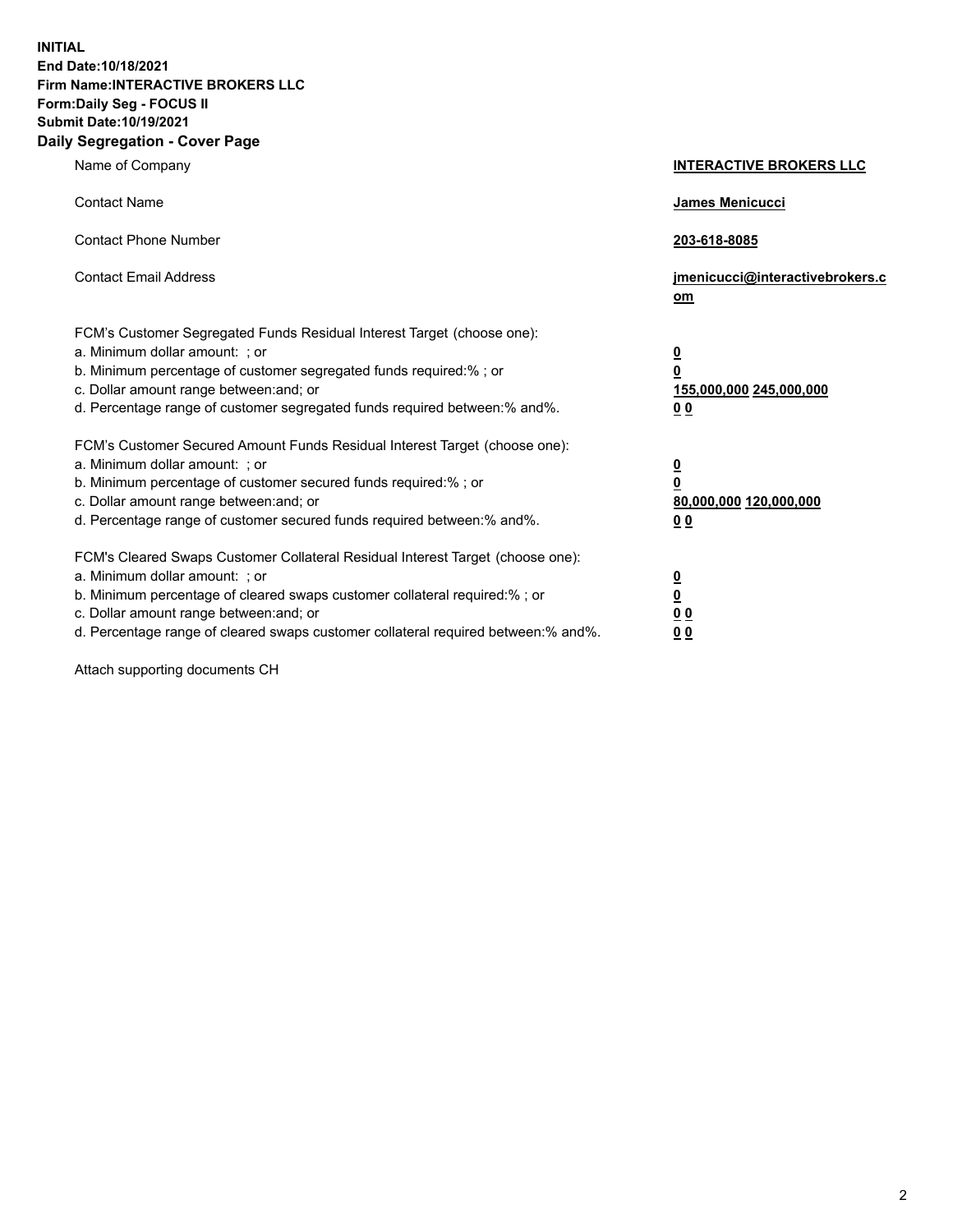## **INITIAL End Date:10/18/2021 Firm Name:INTERACTIVE BROKERS LLC Form:Daily Seg - FOCUS II Submit Date:10/19/2021 Daily Segregation - Secured Amounts**

|     | Dally Segregation - Secured Amounts                                                         |                                         |
|-----|---------------------------------------------------------------------------------------------|-----------------------------------------|
|     | Foreign Futures and Foreign Options Secured Amounts                                         |                                         |
|     | Amount required to be set aside pursuant to law, rule or regulation of a foreign            | $0$ [7305]                              |
|     | government or a rule of a self-regulatory organization authorized thereunder                |                                         |
| 1.  | Net ledger balance - Foreign Futures and Foreign Option Trading - All Customers             |                                         |
|     | A. Cash                                                                                     | 510,731,738 [7315]                      |
|     | B. Securities (at market)                                                                   | $0$ [7317]                              |
| 2.  | Net unrealized profit (loss) in open futures contracts traded on a foreign board of trade   | 5,823,310 [7325]                        |
| 3.  | Exchange traded options                                                                     |                                         |
|     | a. Market value of open option contracts purchased on a foreign board of trade              | 134,681 [7335]                          |
|     | b. Market value of open contracts granted (sold) on a foreign board of trade                | $-8,437$ [7337]                         |
| 4.  | Net equity (deficit) (add lines 1. 2. and 3.)                                               | 516,681,292 [7345]                      |
| 5.  | Account liquidating to a deficit and account with a debit balances - gross amount           | 4,315 [7351]                            |
|     | Less: amount offset by customer owned securities                                            | 0 [7352] 4,315 [7354]                   |
| 6.  | Amount required to be set aside as the secured amount - Net Liquidating Equity              | 516,685,607 [7355]                      |
|     | Method (add lines 4 and 5)                                                                  |                                         |
| 7.  | Greater of amount required to be set aside pursuant to foreign jurisdiction (above) or line | 516,685,607 [7360]                      |
|     | 6.                                                                                          |                                         |
|     | FUNDS DEPOSITED IN SEPARATE REGULATION 30.7 ACCOUNTS                                        |                                         |
| 1.  | Cash in banks                                                                               |                                         |
|     | A. Banks located in the United States                                                       | 146,065,842 [7500]                      |
|     | B. Other banks qualified under Regulation 30.7                                              | 0 [7520] 146,065,842 [7530]             |
| 2.  | Securities                                                                                  |                                         |
|     | A. In safekeeping with banks located in the United States                                   | 270,996,080 [7540]                      |
|     | B. In safekeeping with other banks qualified under Regulation 30.7                          | 0 [7560] 270,996,080 [7570]             |
| 3.  | Equities with registered futures commission merchants                                       |                                         |
|     | A. Cash                                                                                     | $0$ [7580]                              |
|     | <b>B.</b> Securities                                                                        | $0$ [7590]                              |
|     | C. Unrealized gain (loss) on open futures contracts                                         | $0$ [7600]                              |
|     | D. Value of long option contracts                                                           | $0$ [7610]                              |
|     | E. Value of short option contracts                                                          | 0 [7615] 0 [7620]                       |
| 4.  | Amounts held by clearing organizations of foreign boards of trade                           |                                         |
|     | A. Cash                                                                                     | $0$ [7640]                              |
|     | <b>B.</b> Securities                                                                        | $0$ [7650]                              |
|     | C. Amount due to (from) clearing organization - daily variation                             | $0$ [7660]                              |
|     | D. Value of long option contracts                                                           | $0$ [7670]                              |
|     | E. Value of short option contracts                                                          | 0 [7675] 0 [7680]                       |
| 5.  | Amounts held by members of foreign boards of trade                                          |                                         |
|     | A. Cash                                                                                     | 211,099,614 [7700]                      |
|     | <b>B.</b> Securities                                                                        | $0$ [7710]                              |
|     | C. Unrealized gain (loss) on open futures contracts                                         | 9,234,358 [7720]                        |
|     | D. Value of long option contracts                                                           | <b>134,681</b> [7730]                   |
|     | E. Value of short option contracts                                                          | <u>-8,437</u> [7735] 220,460,216 [7740] |
| 6.  | Amounts with other depositories designated by a foreign board of trade                      | $0$ [7760]                              |
| 7.  | Segregated funds on hand                                                                    | $0$ [7765]                              |
| 8.  | Total funds in separate section 30.7 accounts                                               | 637,522,138 [7770]                      |
| 9.  | Excess (deficiency) Set Aside for Secured Amount (subtract line 7 Secured Statement         | 120,836,531 [7380]                      |
|     | Page 1 from Line 8)                                                                         |                                         |
| 10. | Management Target Amount for Excess funds in separate section 30.7 accounts                 | 80,000,000 [7780]                       |
| 11. | Excess (deficiency) funds in separate 30.7 accounts over (under) Management Target          | 40,836,531 [7785]                       |
|     |                                                                                             |                                         |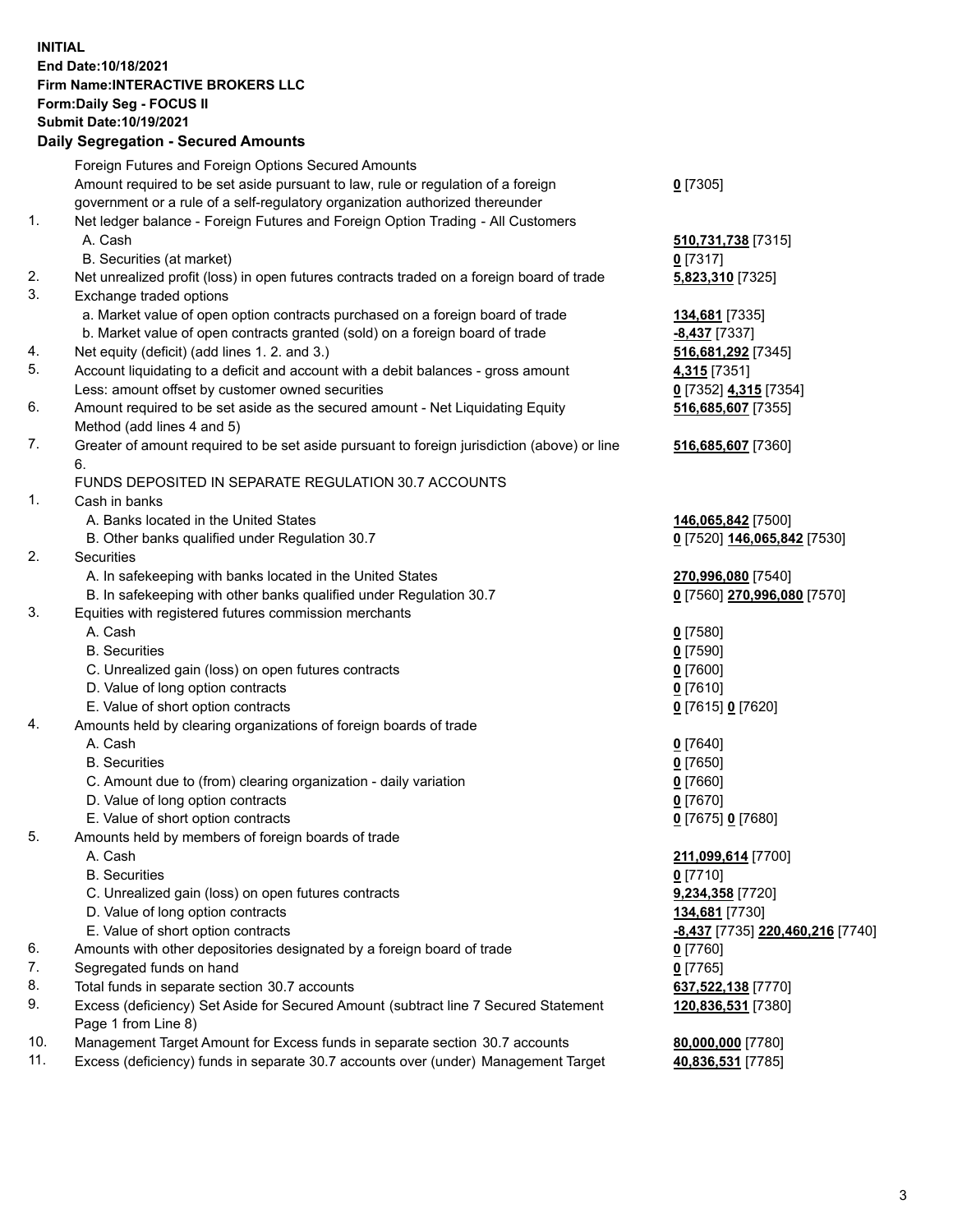**INITIAL End Date:10/18/2021 Firm Name:INTERACTIVE BROKERS LLC Form:Daily Seg - FOCUS II Submit Date:10/19/2021 Daily Segregation - Segregation Statement** SEGREGATION REQUIREMENTS(Section 4d(2) of the CEAct) 1. Net ledger balance A. Cash **7,110,555,201** [7010] B. Securities (at market) **0** [7020] 2. Net unrealized profit (loss) in open futures contracts traded on a contract market **381,142,263** [7030] 3. Exchange traded options A. Add market value of open option contracts purchased on a contract market **434,415,583** [7032] B. Deduct market value of open option contracts granted (sold) on a contract market **-320,654,000** [7033] 4. Net equity (deficit) (add lines 1, 2 and 3) **7,605,459,047** [7040] 5. Accounts liquidating to a deficit and accounts with debit balances - gross amount **1,094,412** [7045] Less: amount offset by customer securities **0** [7047] **1,094,412** [7050] 6. Amount required to be segregated (add lines 4 and 5) **7,606,553,459** [7060] FUNDS IN SEGREGATED ACCOUNTS 7. Deposited in segregated funds bank accounts A. Cash **2,084,786,846** [7070] B. Securities representing investments of customers' funds (at market) **3,239,467,710** [7080] C. Securities held for particular customers or option customers in lieu of cash (at market) **0** [7090] 8. Margins on deposit with derivatives clearing organizations of contract markets A. Cash **1,990,852,055** [7100] B. Securities representing investments of customers' funds (at market) **410,582,848** [7110] C. Securities held for particular customers or option customers in lieu of cash (at market) **0** [7120] 9. Net settlement from (to) derivatives clearing organizations of contract markets **-23,545,607** [7130] 10. Exchange traded options A. Value of open long option contracts **434,342,659** [7132] B. Value of open short option contracts **-320,621,576** [7133] 11. Net equities with other FCMs A. Net liquidating equity **0** [7140] B. Securities representing investments of customers' funds (at market) **0** [7160] C. Securities held for particular customers or option customers in lieu of cash (at market) **0** [7170] 12. Segregated funds on hand **0** [7150] 13. Total amount in segregation (add lines 7 through 12) **7,815,864,935** [7180] 14. Excess (deficiency) funds in segregation (subtract line 6 from line 13) **209,311,476** [7190] 15. Management Target Amount for Excess funds in segregation **155,000,000** [7194] 16. Excess (deficiency) funds in segregation over (under) Management Target Amount **54,311,476** [7198]

Excess